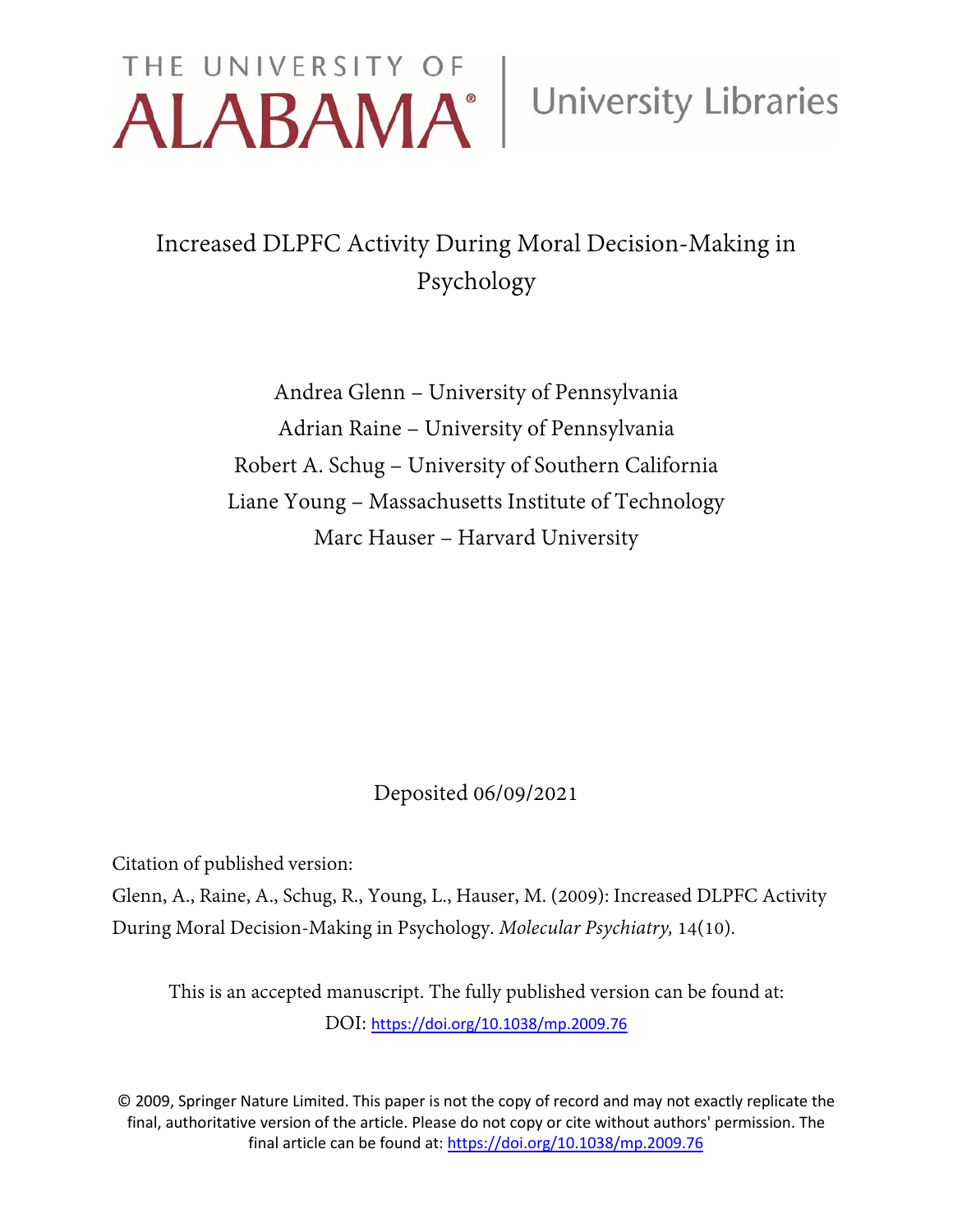## **Increased DLPFC activity during moral decision-making in psychopathy**

Andrea L. Glenn<sup>1</sup>, Adrian Raine<sup>2</sup>, Robert A. Schug<sup>3</sup>, Liane Young<sup>4</sup>, Marc Hauser<sup>5</sup>

<sup>1</sup>Department of Psychology, University of Pennsylvania

2 Departments of Criminology, Psychiatry, and Psychology, University of Pennsylvania <sup>3</sup>Department of Psychology, University of Southern California <sup>4</sup>Department of Brain and Cognitive Sciences, Massachusetts Institute of Technology 5 Departments of Psychology, Organismic and Evolutionary Biology, and Biological Anthropology, Harvard University

 $\mathcal{L}_\mathcal{L} = \{ \mathcal{L}_\mathcal{L} = \{ \mathcal{L}_\mathcal{L} = \{ \mathcal{L}_\mathcal{L} = \{ \mathcal{L}_\mathcal{L} = \{ \mathcal{L}_\mathcal{L} = \{ \mathcal{L}_\mathcal{L} = \{ \mathcal{L}_\mathcal{L} = \{ \mathcal{L}_\mathcal{L} = \{ \mathcal{L}_\mathcal{L} = \{ \mathcal{L}_\mathcal{L} = \{ \mathcal{L}_\mathcal{L} = \{ \mathcal{L}_\mathcal{L} = \{ \mathcal{L}_\mathcal{L} = \{ \mathcal{L}_\mathcal{$ 

#### **Letter to the Editor (Response to Tassy et al., pp.908-909)**

Tassy, Oullier, Cermolacce,  $\&$  Wicker<sup>1</sup> inquire as to whether psychopathy was associated with differential activity in the dorsolateral prefrontal cortex (DLPFC) in our study of moral decision-making in psychopathy<sup>2</sup>. This is an important question that we had not considered previously. Tassy et al. also ask about behavioral responding and activity in another relevant brain region, the insula. Here we provide additional analyses of our data. We find that psychopathy is associated with *increased* activity in the dorsolateral prefrontal cortex during emotional moral decision-making. No significant relationship was observed between psychopathy and behavioral responses to the dilemmas. These findings, in conjunction with the reduced activity in emotion-related regions reported previously<sup>2</sup>, suggest that psychopathic individuals may use alternative strategies to make moral judgments; alternative interpretations are also discussed.

Tassy et al. highlight the important role of the DLPFC in current theories regarding brain functioning in moral judgment. In particular, the DLPFC may play at least three distinctive roles: (1) to provide cognitive control to override prepotent social-emotional responses elicited by the dilemmas<sup>3</sup>, (2) to facilitate abstract reasoning (e.g. cost-benefit analyses),<sup>3,4</sup> and (3) to generate self-centered and other-aversive emotions (e.g. anger, frustration, or moral disgust)<sup>5</sup>. Tassy et al. suggest that the examination of this region in our sample of individuals with varying degrees of psychopathic traits may help to clarify the role of the DLPFC in moral judgment.

We defined a new region of interest in the DLPFC (see Supplementary Methods) and performed the same correlational analysis as previously reported<sup>2</sup>. Participants with higher psychopathy scores showed increased activity in the right DLPFC (Figure 1). Analyses of the four factors of psychopathy revealed that DLPFC activity was positively associated with Factor 3 (Impulsive lifestyle) and Factor 4 (Antisocial) of psychopathy (F3: 21, 60, 18; 46 voxels,  $T =$ 2.59, p = .048, corrected; F4: 21, 60, 21; 117 voxels,  $T = 3.03$ , p = .024, corrected); a trend-level relationship was observed for Factor 2 (Affective) (21, 60, 21; 26 voxels,  $T = 1.98$ ,  $p = .114$ , corrected). No relationship was observed with Factor 1 (Interpersonal).

Tassy et al.<sup>1</sup> also inquired about activity in the insula, given its role in encoding disgust. No significant relationship was found between total or factor psychopathy scores and activity in the insula. Associations between insula activity and Factors 1 and 2 were in the negative direction, but did not survive correction for multiple comparisons ( $p > .251$ ).

Finally, Tassy et al. asked whether psychopathic individuals give more utilitarian responses, as might be predicted based on the findings reported for patients with bilateral, adult onset damage to the VMPC<sup>6</sup>. Results from our sample, as well as from additional subjects from the same population, indicated that there was not a significant relationship between psychopathy scores and the proportion of "yes" (e.g. utilitarian) responses to the personal moral dilemmas<sup>7</sup>. This lack of behavioral differences in moral judgment appears to be consistent with forthcoming data from other groups (e.g. M. Hauser, personal communication).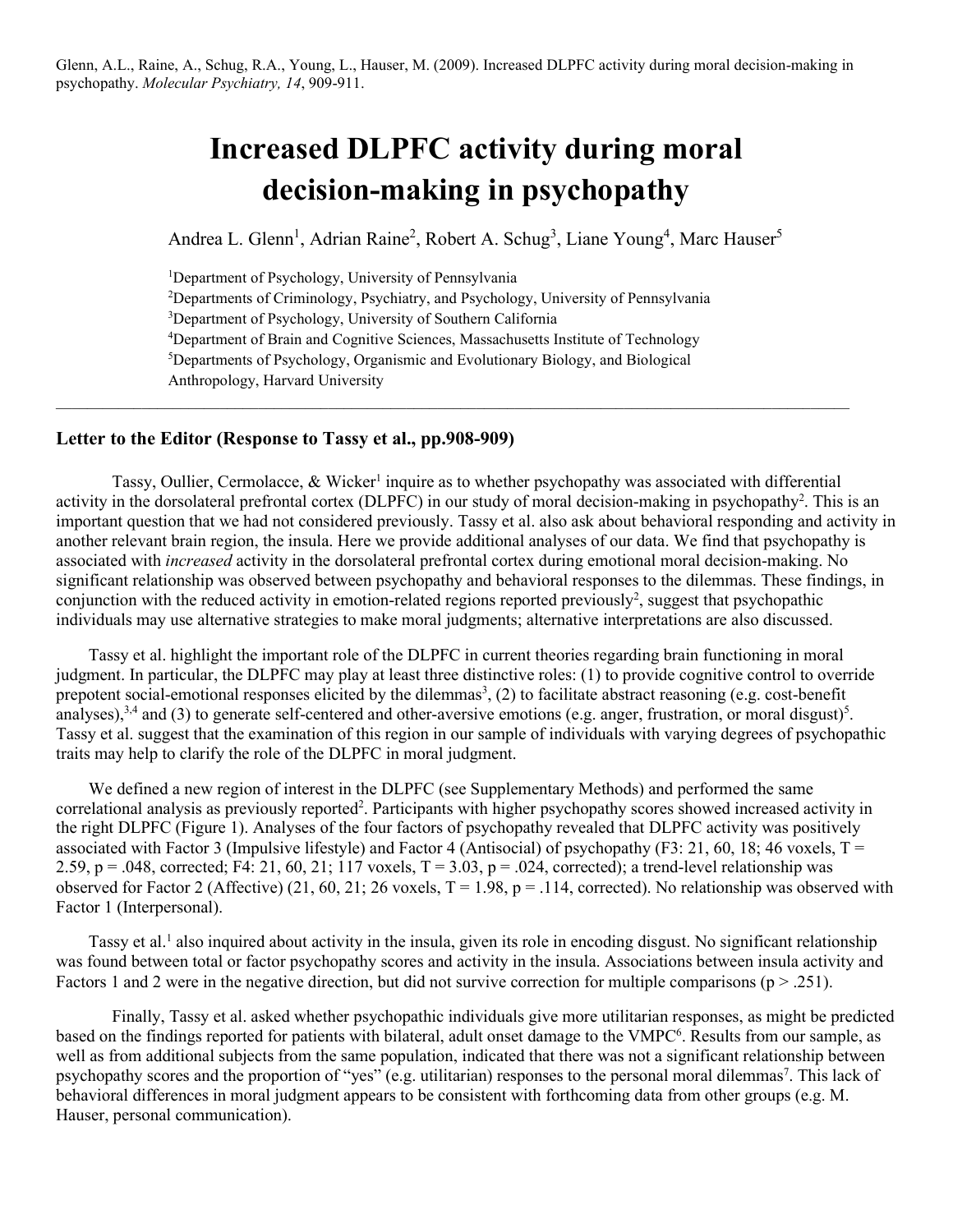

**Figure 1** Positive association between psychopathy total scores and activity in the right dorsolateral prefrontal cortex during emotional moral decision-making (MNI coordinates: 21, 60, 18; 36 voxels,  $T = 2.15$ ,  $p = .024$ , corrected).

Taken together, these findings suggest that more psychopathic individuals are able to provide relatively similar moral judgments to less psychopathic individuals, despite differences in activation in the amygdala and DLPFC. Such findings may lend support for a hypothesis that has been previously set forth—that in the absence of appropriate input from emotion-related regions, psychopathic individuals may make use of alternative cognitive strategies to process emotional information<sup>8</sup>. More psychopathic individuals, who show reduced amygdala activity when processing the emotionally salient moral dilemmas<sup>2</sup>, may use abstract reasoning processes to a greater extent than less psychopathic individuals. Thus, these findings may provide support for the role of the DLPFC in abstract reasoning processes (Hypothesis 2 above), though not to the exclusion of the other two hypotheses.

This finding of increased DLPFC activity in psychopathy is consistent with previous studies. Rilling et al.<sup>9</sup> found increased activity in the DLPFC in more psychopathic individuals when choosing to cooperate with another individual, suggesting that psychopathic individuals may require more DLPFC activation to choose a morally appropriate option (see Supplementary Discussion). Similarly, increased activity in the DLPFC has been observed during emotional processing in both criminal psychopaths<sup>8</sup> and undergraduates scoring higher in psychopathy<sup>10</sup>. In the moral dilemmas used in the present study, participants were asked whether a particular action was appropriate or not<sup>4</sup>; with less input from emotionrelated regions, it is possible that psychopathic individuals rely more on abstract reasoning processes to determine whether specific actions are appropriate according to societal standards. Thus, although they may cognitively *know* the difference between right and wrong (i.e. the moral judgment), they may not have the *feeling* of what is right and wrong<sup>11</sup>, and thus may lack the motivation to translate their moral judgments into appropriate moral behavior.

Alternatively, our findings of no differences in moral judgments of the more psychopathic individuals despite reduced activity in the amygdala may suggest that the emotional processes impaired in psychopathy may not be *necessary* for moral judgment, or more specifically, that the amygdala may not play a significant role in moral judgment despite its importance for emotional processing in other domains. Emotional processes that are impaired in psychopathy may play their most critical role in motivating morally relevant behavior once a judgment has been made<sup>12</sup>. On this view, the deficit observed among psychopaths results from a failure to link moral judgment to behavior with appropriately motivating emotions.

We thank Tassy et al. for their inquiry and hope to have answered some of the questions posed; however, many questions still remain. Our study is limited by a small sample size, so findings should be considered preliminary. Future studies will be necessary to further elucidate the role of the DLPFC and other regions both in moral decision-making and psychopathy.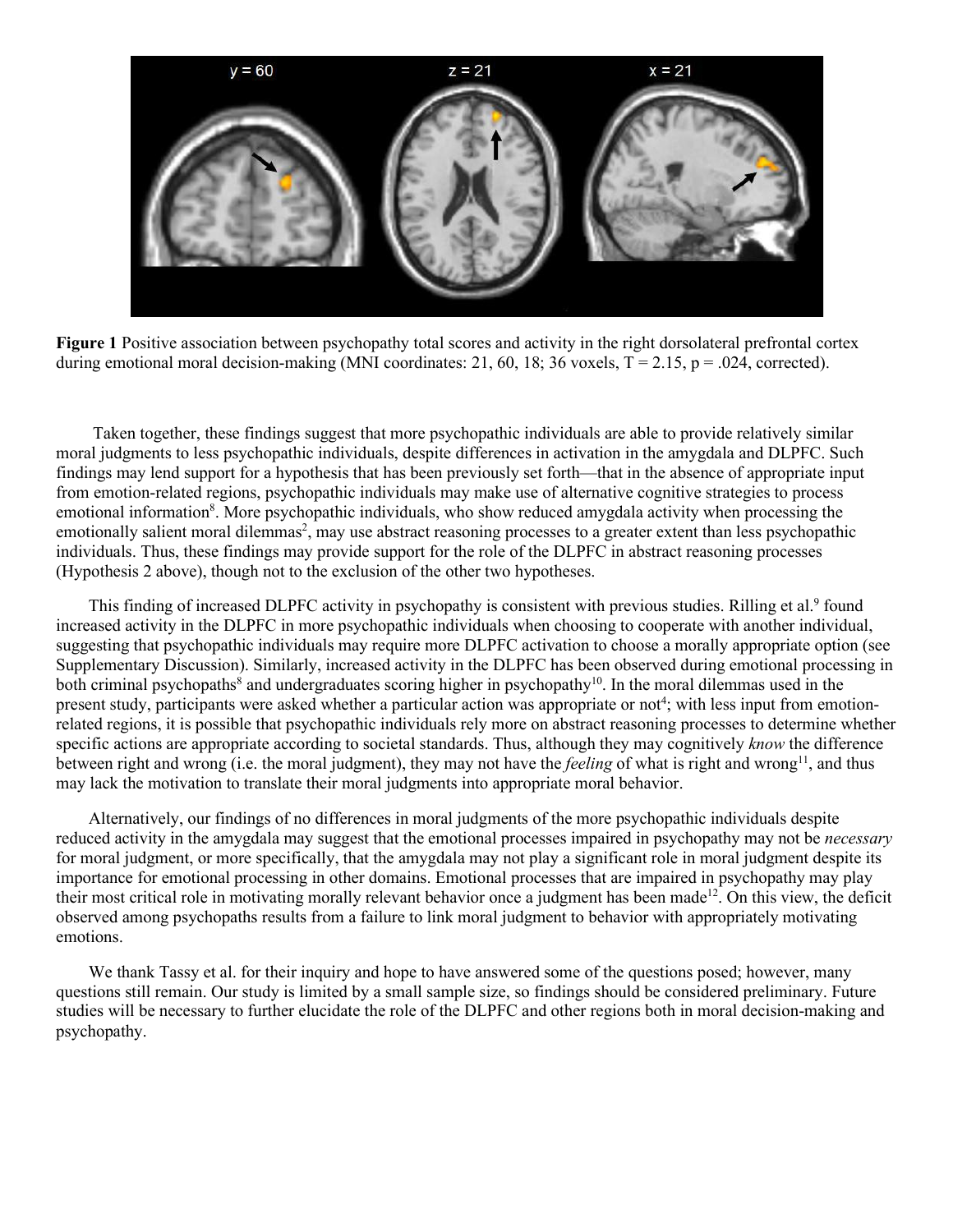#### **References**

- 1 Tassy S, Oullier O, Cermolacce M, & Wicker B. *Molecular Psychiatry* in press.
- 2 Glenn AL, Raine A, Schug RA. *Molecular Psychiatry* 2009; **14:** 5-9.
- 3 Greene JD, Nystrom LE, Engell AD, Darley JM, Cohen J. *Neuron* 2004; **44:** 389-400.
- 4 Greene JD, Sommerville RB, Nystrom LE, Darley JM, Cohen J. *Science* 2001; **293:** 2105-2108.
- 5 Moll J, de Oliveira-Sousa R. *Trends Cogn Sci* 2007; **11:** 319-321.
- 6 Koenigs M, Young L, Adolphs R, Tranel D, Cushman F, Hauser M, *et al. Nature* 2007; **446:** 908.
- 7 Young L, Glenn AL, Hauser M, Raine A, Schug R. Manuscript in preparation.
- 8 Kiehl KA, Smith AM, Hare RD, Mendrek A, Forster BB, Brink J. *Biol Psychiatry* 2001; **50:** 677-684.
- 9 Rilling JK, Glenn AL, Jairam MR, Pagnoni G, Goldsmith DR, Elfenbein HA, Lilienfeld SO. *Biol Psychiatry* 2007; **61:** 1260-1271.
- 10 Gordon HL, Baird AA, End A. *Biol Psychiatry* 2004; **56:** 516-521.
- 11 Raine, A, Yang, Y. *Soc Cogn Affect Neurosci* 2006; **1**: 203-213.
- 12 Huebner B, Dwyer S, Hauser M. *Trends Cogn Sci* 2009; **13:** 1-6.

#### **SUPPLEMENTARY MATERIAL**

#### **Supplementary Methods**

The DLPFC region of interest was defined as in previous studies<sup>S1</sup> using the software WFU PickAtlas [\(www.ansir.wfumc.edu\)](http://www.ansir.wfumc.edu/) and intersecting the following parts: the middle frontal gyrus in the TD AAL (Automated anatomical labeling) atlas and the gray matter in the TD Type atlas. The insula region of interest for this area was defined by intersecting the insula in the TD AAL atlas, and the gray matter in the TD Type atlas.

Analyses of the DLPFC and insula regions of interest were performed using the same statistical analyses as previously reported<sup>S2</sup>, using psychopathy scores as a covariate of interest in the second-level multiple regression model. Both positive and negative relationships were examined for all regions of interest.

The four factors of psychopathy<sup>S3</sup> are as follows: Factor 1 (Interpersonal) involves manipulation, conning, superficial charm, and egocentricity. Factor 2 (Affective) involves lack of guilt, remorse, and empathy. Factor 3 (Lifestyle) involves impulsivity and stimulation-seeking. Factor 4 (Antisocial) involves criminal versatility and antisocial behavior at an early age.

#### **Supplementary Discussion**

Tassy et al. are correct that in the study by Rilling et al.<sup>S4</sup>, subjects scoring higher in psychopathy had reduced DLPFC activation when deciding to defect during a socially interactive game. In that study, subjects scoring higher in psychopathy appeared to have a prepotent response to defect, whereas lower-scoring subjects were found to have a prepotent response to cooperate. Thus, when deciding to defect, higher-scoring subjects did not have a prepotent response to override, and therefore demonstrated reduced DLPFC activity. However, when deciding to cooperate, Rilling et al.<sup>S4</sup> found increased activity in the DLPFC in higher-scoring participants. Two possible explanations were offered—subjects scoring higher in psychopathy may be exerting effortful cognitive control to opt for the morally appropriate action (cooperating), or they may be using abstract reasoning processes to determine the response that would result in the greatest long-term benefit. Thus, it may be that psychopathic individuals require greater DLPFC involvement to choose a morally appropriate option; this finding could lend support for the hypotheses regarding cognitive control *or* abstract reasoning processes.

Although we raise the possibility that our findings of increased DLPFC may be indicative of increased reliance on abstract reasoning about the moral dilemmas, alternative explanations are certainly possible. Furthermore, our data do not contradict the role of the DLPFC in cognitive control during moral decision-making, a process which appears to be gaining evidence in recent literature.<sup>S5, S6</sup>

Finally, our lack of significant findings in the behavioral responses to the moral dilemmas is in contrast to findings of increased utilitarian moral judgment in patients with lesions to the ventromedial prefrontal cortex or with frontotemporal dementia. Two important differences between psychopathic individuals and these patients should be noted. First, although there may be some overlap between brain regions that are disrupted in lesion patients and regions that have been implicated in psychopathy, there are many differences that exist in the regions involved in these two conditions and the corresponding emotional deficits likely differ. Second, the brain differences observed in psychopathy are much less